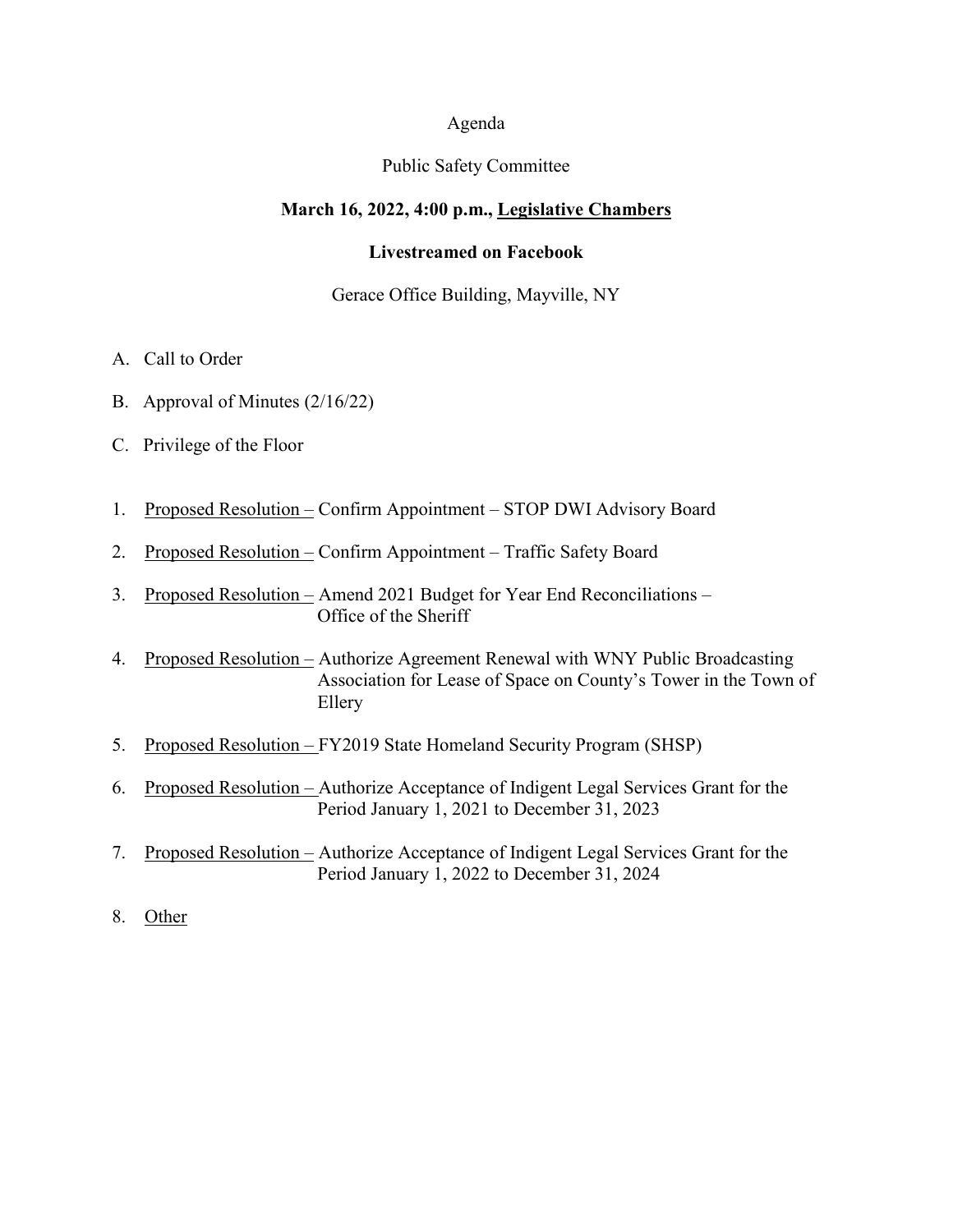# **CHAUTAUQUA COUNTY RESOLUTION NO. \_\_\_\_\_\_\_\_\_\_\_\_\_**

**TITLE:** Confirm Appointment – STOP DWI Advisory Board

**BY:** Public Safety Committee:

# **AT THE REQUEST OF:** County Executive Paul M. Wendel, Jr.:

WHEREAS, County Executive Paul M. Wendel, Jr. has submitted the following appointments and re-appointments for action by the Chautauqua County Legislature; therefore be it

RESOLVED, That the Chautauqua County Legislature does hereby confirm the following appointment to the STOP DWI Advisory Board.

Laurie Reynolds 45 Almet Avenue Falconer, NY 14733 Term Expires: 7/31/25 (New Appointment)

**\_\_\_\_\_\_\_\_\_\_\_\_\_APPROVED \_\_\_\_\_\_\_\_\_\_\_\_\_VETOES (VETO MESSAGE ATTACHED)**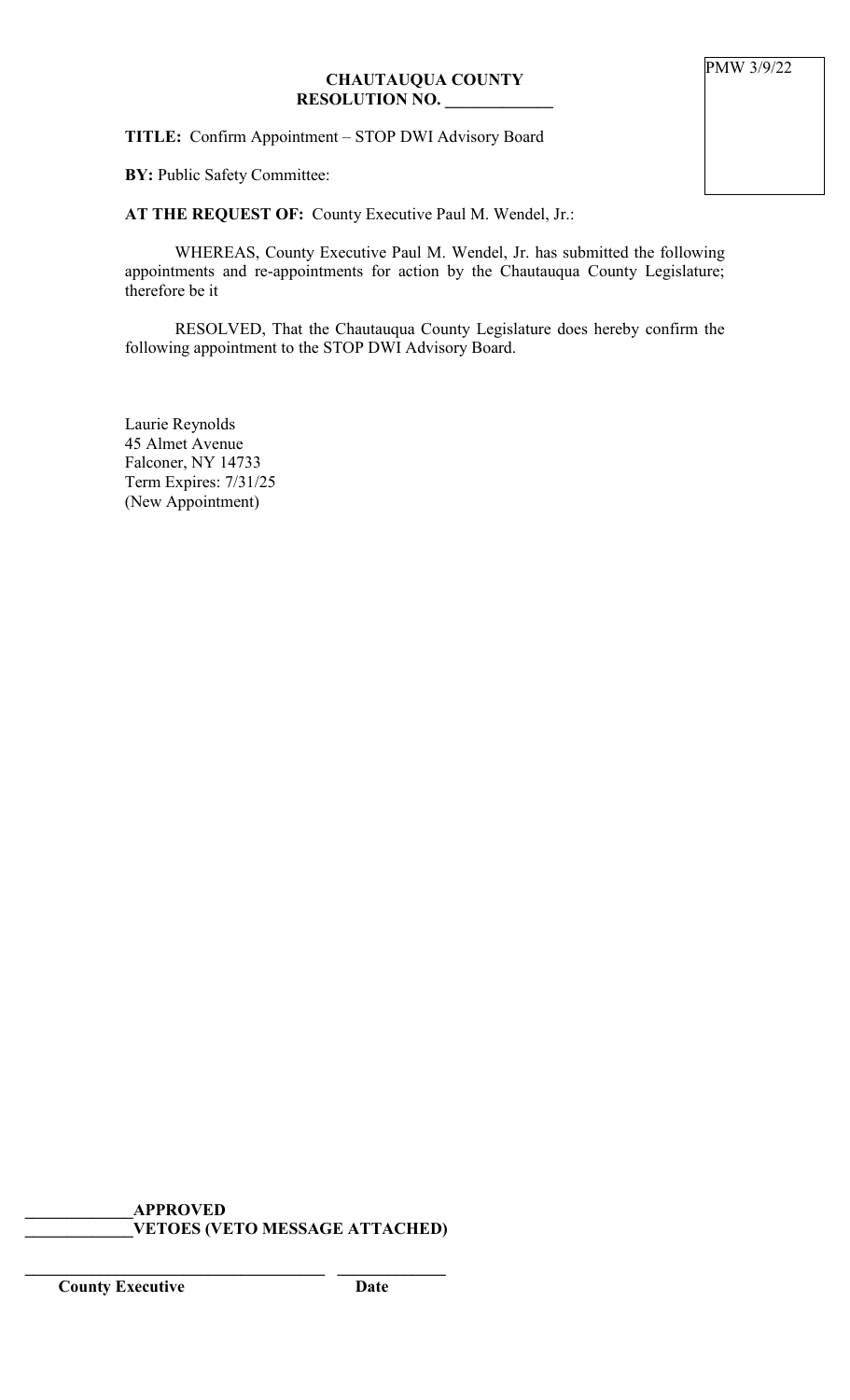## **CHAUTAUQUA COUNTY RESOLUTION NO. \_\_\_\_\_\_\_\_\_\_\_\_\_**

**TITLE:** Confirm Appointment – Traffic Safety Board.

**BY:** Public Safety Committee:

### **AT THE REQUEST OF:** County Executive Paul M. Wendel, Jr.:

WHEREAS, County Executive Paul M. Wendel, Jr. has submitted the following appointments and re-appointments for action by the Chautauqua County Legislature; therefore be it

RESOLVED, That the Chautauqua County Legislature does hereby confirm the following appointment to the Traffic Safety Board.

Christopher Deponceau 1478 Southwestern Drive Lakewood, NY 14750 Term Expires: 7/31/25 (New Appointment)

Tim Jackson 16 May Street Jamestown, NY 14701 Term Expires: 7/31/25 (New Appointment)

**\_\_\_\_\_\_\_\_\_\_\_\_\_APPROVED \_\_\_\_\_\_\_\_\_\_\_\_\_VETOES (VETO MESSAGE ATTACHED)**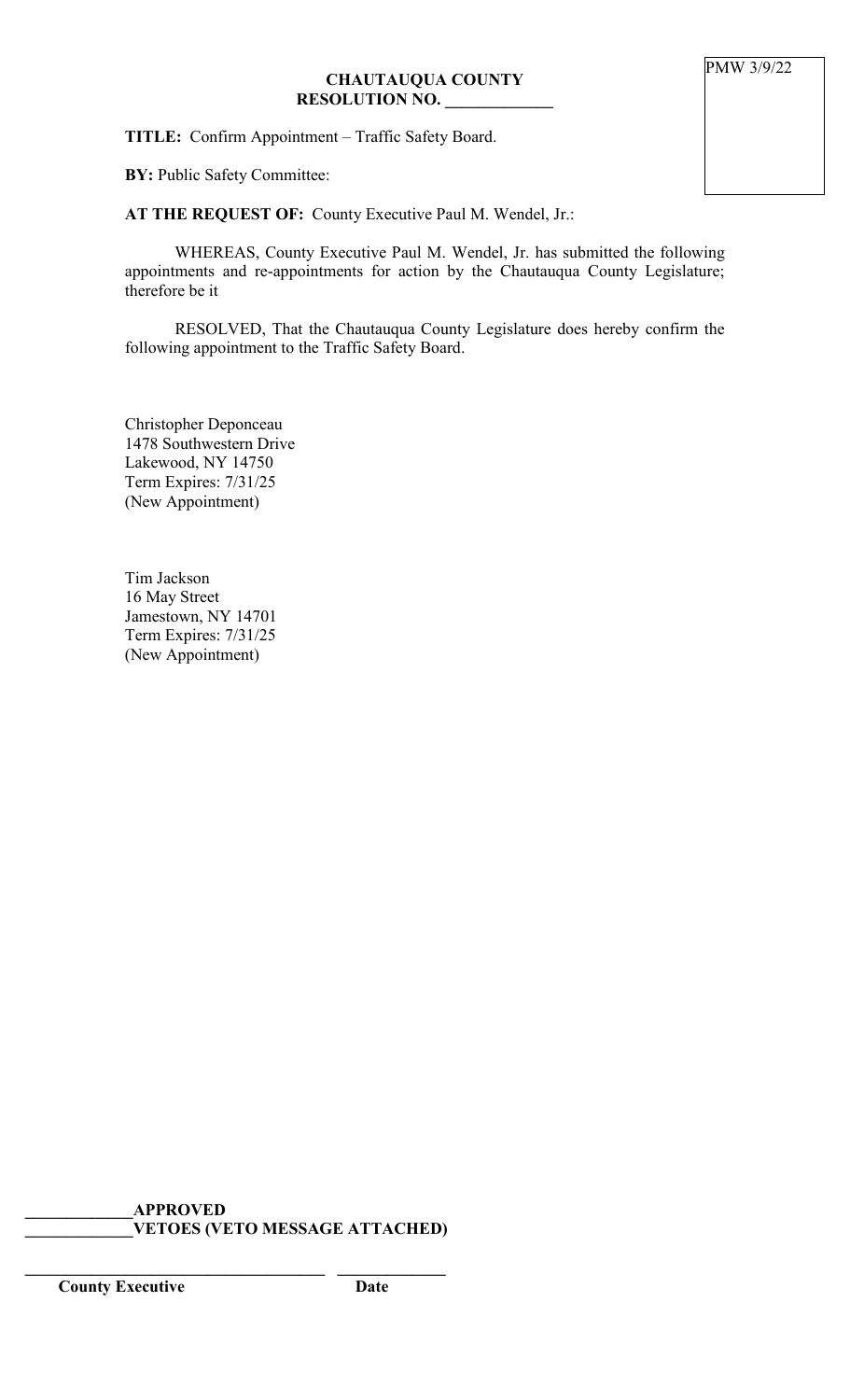# **CHAUTAUQUA COUNTY RESOLUTION NO.\_\_\_\_\_\_\_\_\_\_\_\_\_**

| <b>TITLE:</b> | Amend 2021 Budget for Year End Reconciliations - |
|---------------|--------------------------------------------------|
|               | Office of the Sheriff                            |

**BY:** Public Safety and Audit & Control Committees:

**AT THE REQUEST OF:** County Executive Paul M. Wendel, Jr.:

WHEREAS, some Sheriff's Office departmental expenditures have exceeded initial budgetary estimates; and

WHEREAS, the Sheriff's Office has received revenues in excess of budget; now therefore be it

RESOLVED, That the Director of Finance is hereby authorized and directed to make the following changes to the 2021 Adopted Budget:

| INCREASE APPROPRIATION ACCOUNT:     |                                          |         |
|-------------------------------------|------------------------------------------|---------|
| A.3110.----.4 Contractual - Sheriff |                                          | \$8,214 |
| DECREASE APPROPRIATION ACCOUNT:     |                                          | \$9,550 |
| DECREASE REVENUE ACCOUNT:           |                                          |         |
| A.3150.----.R226.0MHS               | Shared Services-Chrgs: Oth Gov-Mars Hous | \$1,336 |

**\_\_\_\_\_\_\_\_\_\_\_\_\_APPROVED \_\_\_\_\_\_\_\_\_\_\_\_\_VETOES (VETO MESSAGE ATTACHED)**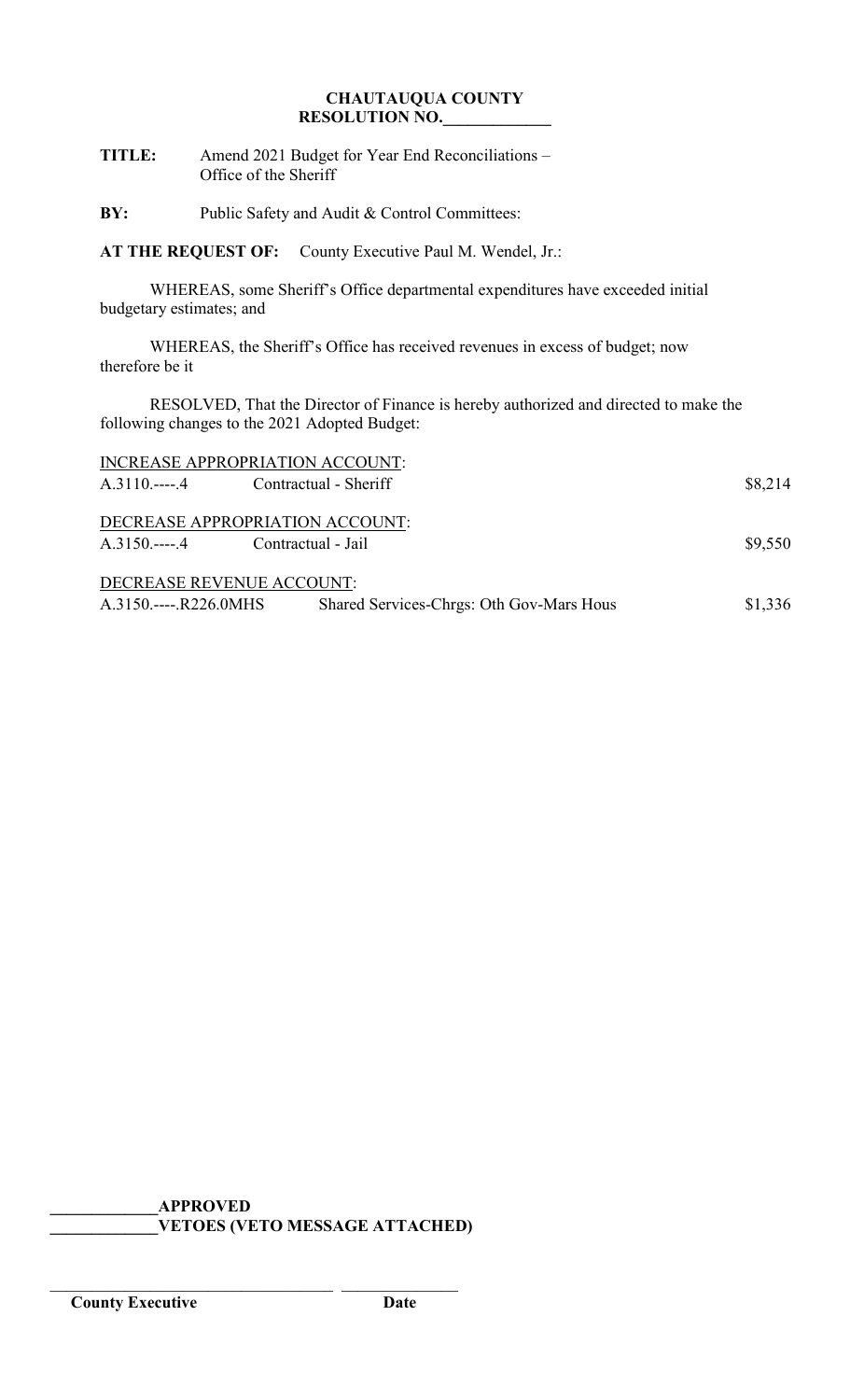#### **CHAUTAUQUA COUNTY RESOLUTION NO. \_\_\_\_\_\_\_\_\_**

- **TITLE:** Authorize Agreement Renewal with WNY Public Broadcasting Association for Lease of Space on County's Tower in the Town of Ellery
- **BY:** Public Safety and Audit & Control Committees:

**AT THE REQUEST OF:** County Executive Paul M. Wendel, Jr.:

WHEREAS, the County has had an agreement with WNY Public Broadcasting Association for lease of space on the Ellery Center Tower since January 15, 2001; and

WHEREAS, WNY Public Broadcasting Association desires to continue the use and lease of the space; and

WHEREAS, the Office of the Sheriff has negotiated with WNY Public Broadcasting Association for a renewal of its existing agreement at a rate of \$5,500 per year for a term of January 1, 2022 through December 31, 2026; and

WHEREAS, this is a new contract but the revenue from this agreement is included in the 2022 Adopted Budget; now therefore be it

RESOLVED, That the County Executive is hereby authorized and empowered to execute an agreement renewing the lease between WNY Public Broadcasting Association and the County for use of space on the tower in the Town of Ellery.

**\_\_\_\_\_\_\_\_\_\_\_\_\_APPROVED \_\_\_\_\_\_\_\_\_\_\_\_\_VETOES (VETO MESSAGE ATTACHED)**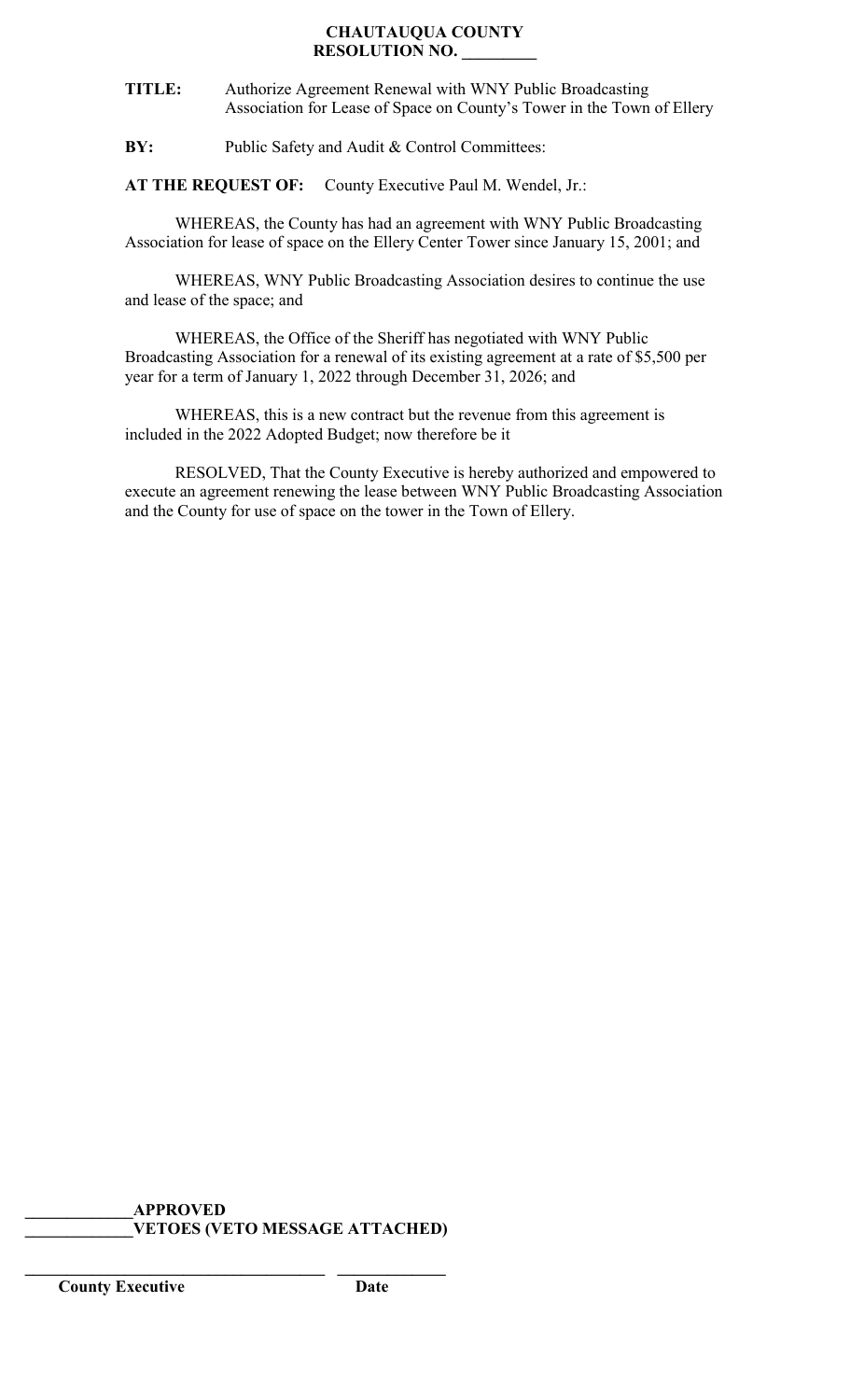## **CHAUTAUQUA COUNTY RESOLUTION NO.\_\_\_\_\_\_\_\_\_\_\_\_\_**

**TITLE:** FY2019 State Homeland Security Program (SHSP)

**BY:** Public Safety and Audit & Control Committees:

**AT THE REQUEST OF:** County Executive Paul M. Wendel, Jr.:

WHEREAS, the Office of Emergency Services was awarded funds of \$149,956 under the FY2019 State Homeland Security Program (SHSP); and

WHEREAS, pursuant to Resolution 231-19, the County Executive was authorized to execute an agreement to secure the grant funding with the NYS Division of Homeland Security and Emergency Services; and

WHEREAS, the term of the grant is September 1, 2019 through August 31, 2022; and

WHEREAS, some revenues and expenditures associated with this grant were not included in the 2022 operating budget; now there be it

RESOLVED, That the Director of Finance is hereby directed to make the following changes to the 2022 Adopted Budget:

| INCREASE APPROPRIATION ACCOUNT:  |                               |          |
|----------------------------------|-------------------------------|----------|
| $A.3010$ 2                       | Equipment—Emergency Services  | \$62,971 |
|                                  |                               |          |
| <b>INCREASE REVENUE ACCOUNT:</b> |                               |          |
| $A.3010---R430.5004$             | Federal Aid-Homeland Security | \$62,971 |

**\_\_\_\_\_\_\_\_\_\_\_\_\_APPROVED \_\_\_\_\_\_\_\_\_\_\_\_\_VETOES (VETO MESSAGE ATTACHED)**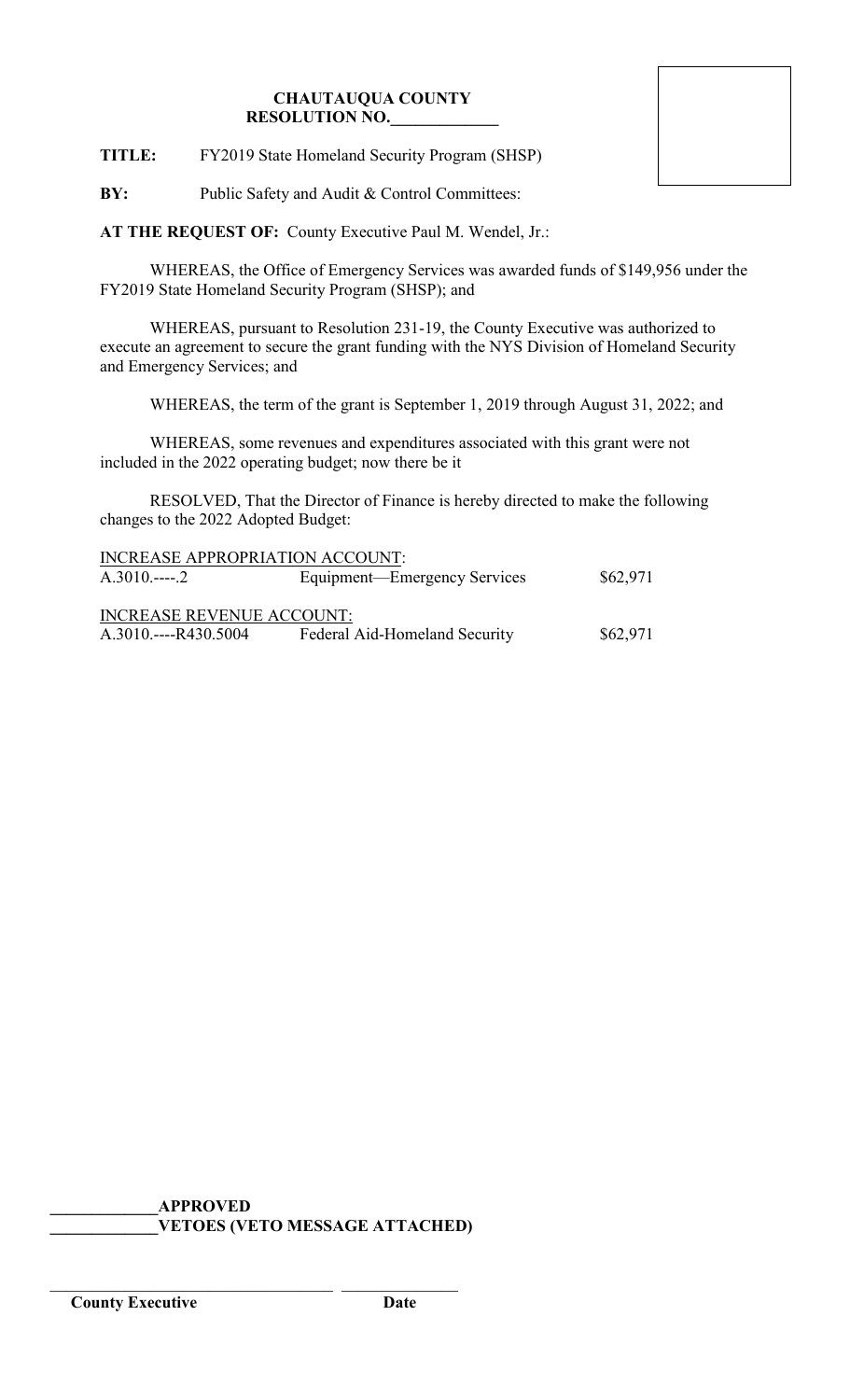### **CHAUTAUQUA COUNTY RESOLUTION NO. \_\_\_\_\_\_\_\_\_**

- **TITLE:** Authorize Acceptance of Indigent Legal Services Grant for the Period January 1, 2021 to December 31, 2023
- **BY:** Public Safety and Audit & Control Committees:

**AT THE REQUEST OF:** County Executive Paul M. Wendel, Jr.:

WHEREAS, the Chautauqua County Office of the Public Defender has been awarded a grant by the New York State Office of Indigent Legal Services, with a funding level of \$539,838.00 for the operational period of January 1, 2021 through December 31, 2023; and

WHEREAS, the County of Chautauqua has participated in this program in the past and is desirous of accepting such grant; and

WHEREAS, such project funds will assist the County in providing improved quality of services under Article 18-B of the County Law; therefore be it

RESOLVED, That the County of Chautauqua hereby authorizes and approves the funding application and confirms acceptance of the funding of the grant for New York State Indigent Legal Services for the period of January 1, 2021 through December 31, 2023 in the amount of \$539,838.00, or as amended; and be it further

RESOLVED, That the County Executive be and hereby is authorized to sign any and all contract documents to confirm the application and acceptance and receipt of such grant; and be it further

RESOLVED, That a certified copy of this resolution be forwarded to the New York State Office of Indigent Legal Services.

**\_\_\_\_\_\_\_\_\_\_\_\_\_APPROVED \_\_\_\_\_\_\_\_\_\_\_\_\_VETOES (VETO MESSAGE ATTACHED)**